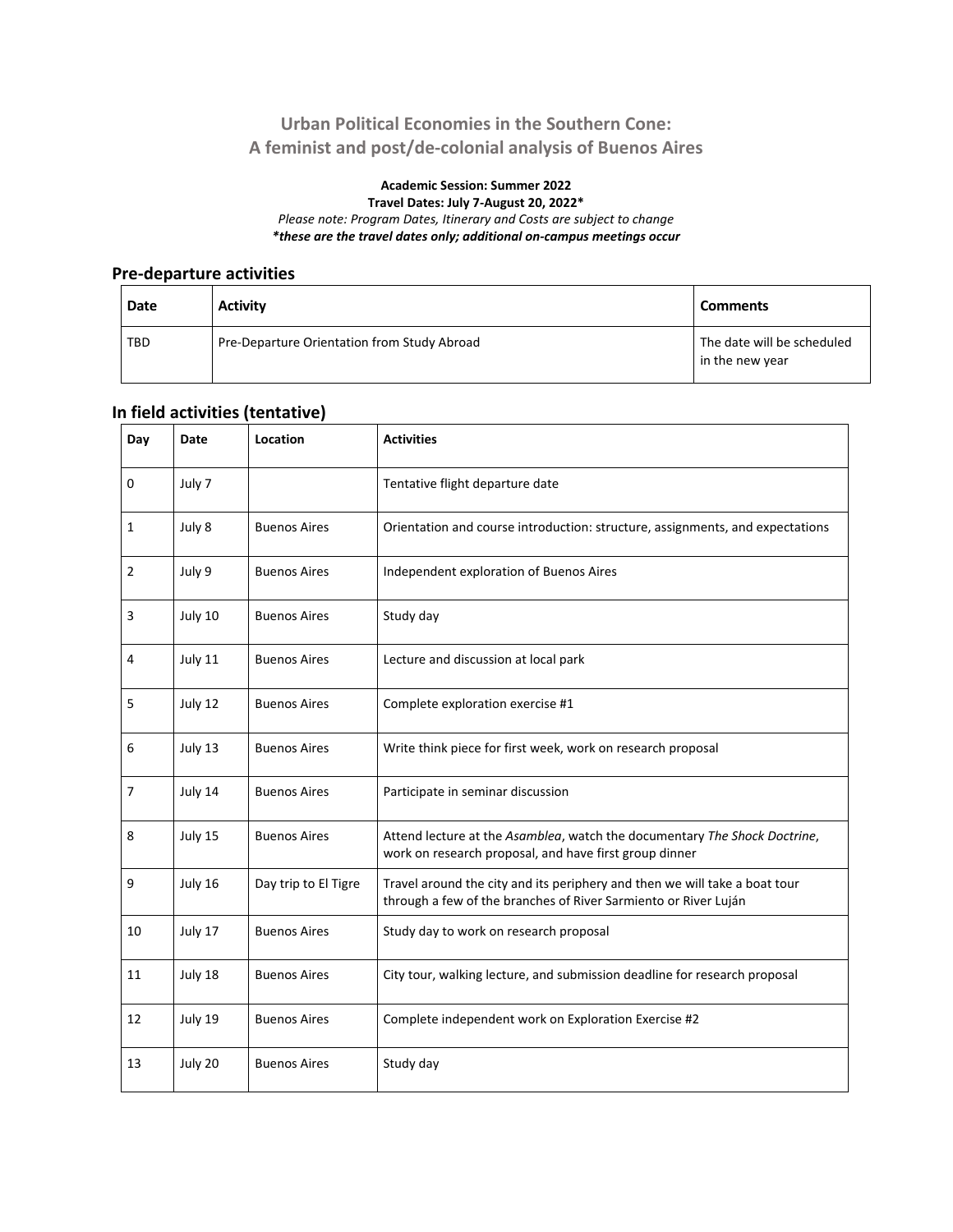| 14 | July 21 | <b>Buenos Aires</b>                           | Lecture and discussion at the Asamblea                                                                                                                                             |
|----|---------|-----------------------------------------------|------------------------------------------------------------------------------------------------------------------------------------------------------------------------------------|
| 15 | July 22 | <b>Buenos Aires</b>                           | Discussion on digital urbanism in local park                                                                                                                                       |
| 16 | July 23 | <b>Buenos Aires</b>                           | Complete Blog post #1                                                                                                                                                              |
| 17 | July 24 | <b>Buenos Aires</b>                           | Helping out at the soup kitchen run by the Asamblea                                                                                                                                |
| 18 | July 25 | <b>Buenos Aires</b>                           | City tour and walking lecture                                                                                                                                                      |
| 19 | July 26 | <b>Buenos Aires</b>                           | Complete exploration exercise #3                                                                                                                                                   |
| 20 | July 27 | <b>Buenos Aires</b>                           | Write second think piece                                                                                                                                                           |
| 21 | July 28 | <b>Buenos Aires</b>                           | Lecture and discussion at the Asamblea                                                                                                                                             |
| 22 | July 29 | <b>Buenos Aires</b>                           | Attend guest lecture at the Asamblea: Paula Yacovino, and have second group<br>dinner                                                                                              |
| 23 | July 30 | <b>Buenos Aires</b>                           | Independent work and do week's readings to prepare for next destination,<br>Rosario                                                                                                |
| 24 | July 31 | <b>Travel from Buenos</b><br>Aires to Rosario | Travel and study day                                                                                                                                                               |
| 25 | Aug 1   | Rosario                                       | Meet in the hostel lobby at 8:30am to walk together to the office of Economía<br>Social (Social Economy) of the Municipality of Rosario, followed by an afternoon<br>museum visit. |
| 26 | Aug 2   | Rosario                                       | Write reflection letter #1                                                                                                                                                         |
| 27 | Aug 3   | Rosario                                       | Preparation for and completing exploration exercise #4                                                                                                                             |
| 28 | Aug 4   | Rosario                                       | Meeting at the Facultad Libre to meet Nico and Nahuel for a brief tour of the<br>northern coastline of the city                                                                    |
| 29 | Aug 5   | Rosario                                       | Independent study and urban exploration                                                                                                                                            |
| 30 | Aug 6   | <b>Travel from Rosario</b><br>to Bueno Aires  | Returning to Buenos Aires and writing day for blog post #2                                                                                                                         |
| 31 | Aug 7   | <b>Buenos Aires</b>                           | Study day                                                                                                                                                                          |
| 32 | Aug 8   | <b>Buenos Aires</b>                           | City tour of the south of the city                                                                                                                                                 |
| 33 | Aug 9   | <b>Buenos Aires</b>                           | Complete exploration exercise #5                                                                                                                                                   |
| 34 | Aug 10  | <b>Buenos Aires</b>                           | Study day                                                                                                                                                                          |